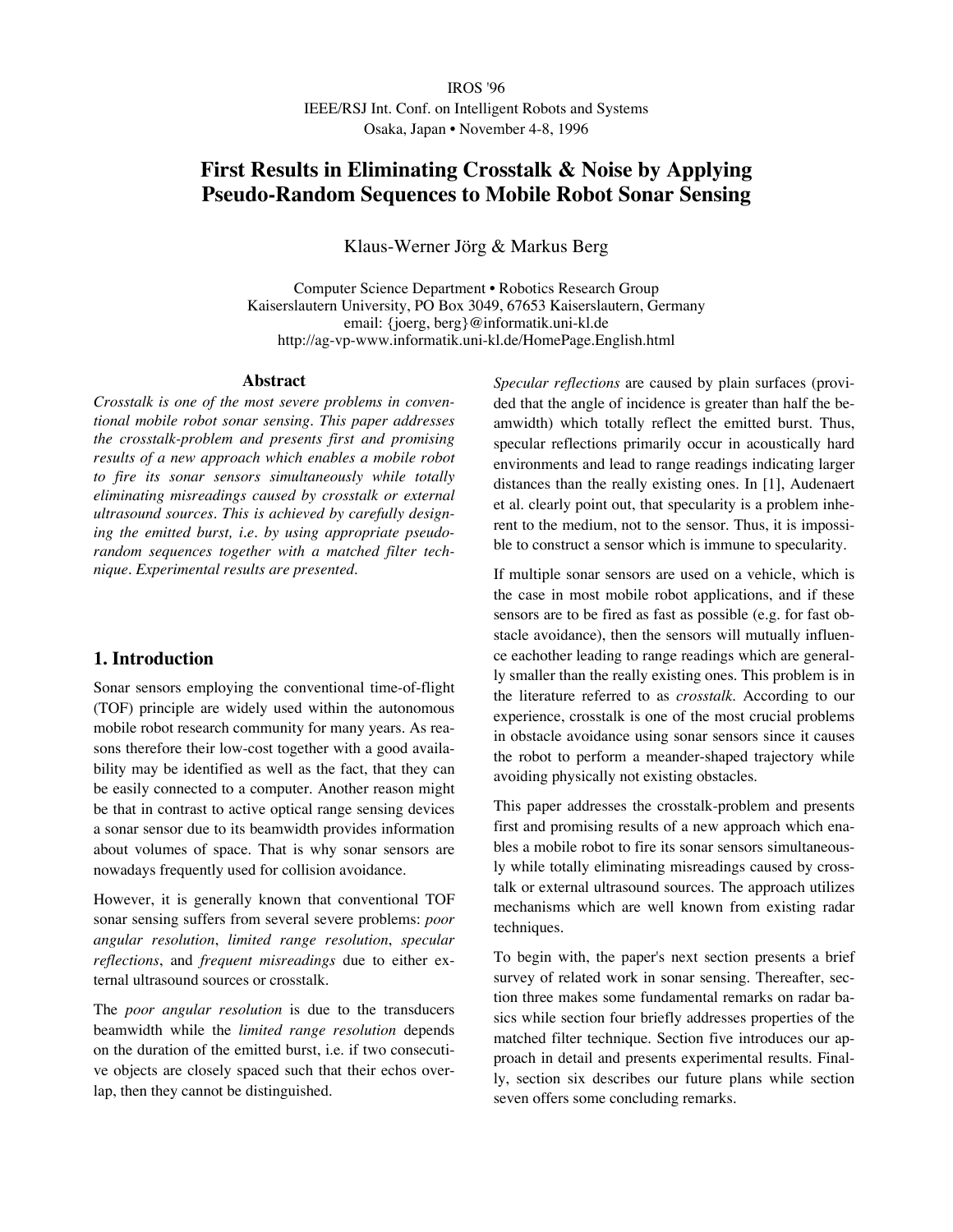# **2. Related Work**

In the literature a multitude of papers may be found addressing the problems described above in the context of building up and maintaining sonar-based world models for self-localization, navigation and obstacle avoidance [4], [8], [10]. Many of these approaches are grid-based, i.e. they interpret each individual sonar range reading by using a specific sonar sensor model, while accepting the first echo per measurement, only. Subsequently, often gridmaps are used to fuse the new environmental information with the environmental knowledge which has been accumulated so far. This process is continued repeatedly hoping to finally obtain complete and reliable world models. Thus, this mechanism is a means to compensate for the inherent limitations of conventional TOF sonar sensing.

These approaches share the common property that they attempt to a posteriori correct the errors resulting from the straightforward interpretation of the range readings obtained by a conventional TOF sonar sensor.

In [5], Borenstein & Koren describe an algorithm for rapid ultrasonic firing of a set of conventional TOF sonar sensors while rejecting erroneous range readings caused by noise and crosstalk. The authors state that the algorithm reduces the number of erroneous range readings by one or two orders of magnitude. The algorithm introduces the method of *alternating delays* which is combined with both, the conventional *scheduled firing* scheme and the method of *comparison of consecutive* returns. At this point it is not important to understand how the algorithm works. Instead it is important to realize, that the approach is an attempt to a priori reject erroneous range readings caused by noise and crosstalk. At the same time the algorithm causes a significant speed-up of the firing rate.

Audenaert et al. present a method for the accurate ranging of multiple objects using sonar sensors [1]. Their approach tries to overcome the limited range resolution of a sonar sensor by applying correlation techniques well known from Radar applications. The approach allows to separate consecutive objects having a relative distance of about 2 cm.

Sabatini & Spinielli describe in [12] a simple ultrasonic pulse-echo ranging system using digital signal processing algorithms which allow an accurate ranging of multiple objects. The algorithms are based on correlation techniques, too.

Since these approaches have inspired the work presented here we would like to briefly describe the principal idea behind them in the following paragraph.

#### **3. Fundamental Remarks**

It has been mentioned earlier, that the *limited range resolution* of a sonar sensor depends on the width of the emitted burst so that two consecutive, closely spaced objects cannot be distinguished if their echos overlap. Making the burst shorter in duration, will reduce the ambiguity caused by overlapping echos. Nevertheless, as long as the burst has some width there will be some minimum time delay between objects which is necessary to have unambiguous reception. To guarantee non-overlapping echos, objects must be separated in time delay by at least the width of the transmitted pulse. If the burst's duration is T milliseconds, then the time delay between objects must be at least T milliseconds to prevent interference between the echos. Thus, reducing the duration T of the burst, on the one hand improves the sensor's range resolution. On the other hand the sensor's maximum range becomes reduced resulting from the echo's lower energy level. What is needed is a transmitted burst of sufficient duration to maintain the required energy level together with a clever means of processing the returned signal so that the data can be treated as if it were from a short burst. In other words: we need to design a burst so that the returns from different time delays can be separated [9]. This can be accomplished by using a burst with a sharp autocorrelation function. The separation of multiple objects is achieved by processing the return using e.g. a matched filter receiver and applying a peak detection algorithm. Audenaert et al. use a burst in form of a 13 bit Barker codeword which has a very sharp autocorrelation function.

This discussion gives rise to the following question: *Given a ring of 24 sonar sensors, is it possible to design the bursts of these sensors such that each individual sensor is able to separate its own echo from the echos of all the other sensors?* If this were possible, there were no longer a need for applying a firing strategy since all sonars could be operated in parallel which would come along with an enormous speed-up.

We will show in section five that this can be performed by using pseudo-random sequences. Since our approach utilizes a matched filter receiver, this technique is briefly described in the next section.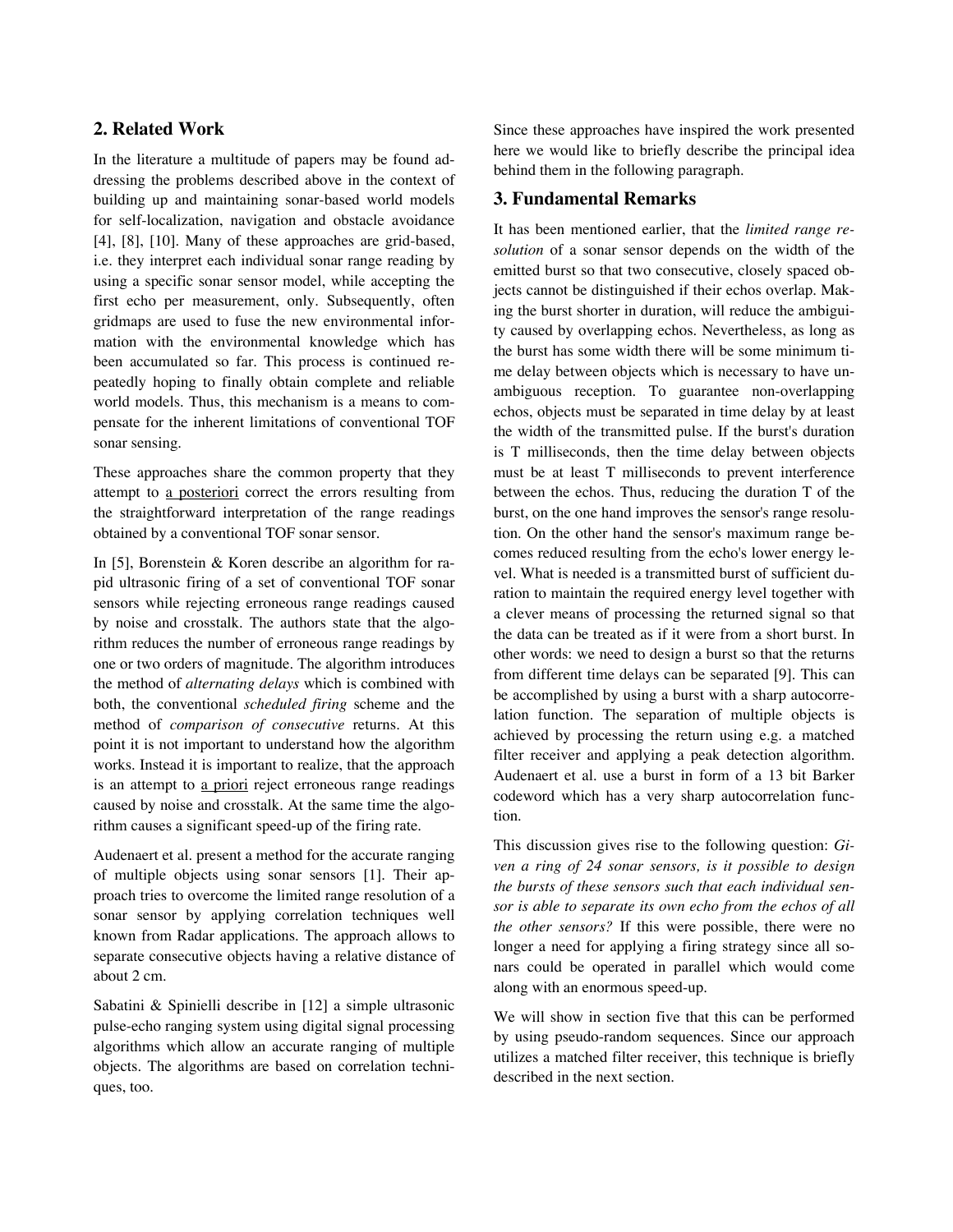## **4. The Matched Filter Receiver**

A detailed description of a matched filter receiver is far beyond the scope of this paper and thus omitted - comprehensive descriptions may be found in [7] and [11]. However, we feel that it is important to know that the filter output is a measure of how precisely the received signal and the reference match. It can be proven that the matched filter is statistically the optimum filter for performing this operation under the condition that the emitted burst has a sharp autocorrelation function [9]. With a matched filter receiver, the range properties improve as the "time-bandwidth" product of the signal increases. Thus, for any improvements, either the duration or the bandwidth of the burst must be increased. When increasing the time-bandwidth product, however, we must retain good autocorrelation functions to avoid ambiguities.

# **5. Our Approach: Error Elimination by using Pseudo-Random Sequences**

At this point we would like the reader to recall that the scope of this paper is to present a new approach allowing a mobile robot to fire its sonar sensors simultaneously while totally eliminating misreadings caused by crosstalk or external ultrasound sources.

The key idea behind our approach is a very simple one: the emitted burst of each individual sonar sensor is a pseudo-random sequence. If each of these pseudo-random sequences has a sharp autocorrelation function and if two arbitrary pseudo-random sequences do not correlate, then it is possible for each individual sonar sensor to identify its own echo by applying a matched filter technique.

One could think of using the Barker code mentioned earlier, which is a pseudo-random binary code satisfying rather stringent autocorrelation behavior. However, the Barker code is not applicable for our purpose since the number of different sequences having the same length is insufficiently small [2].

Instead, we simply use stochastic sequences, i.e. random noise. Since there is no theory to specify the particular autocorrelation of a sequence in advance [2] it has to be determined experimentally whether or not stochastic signals have good autocorrelation functions. Furthermore, it has to be shown that different pseudo-random sequences do not correlate. This will be done in the rest of the paper.



In order to investigate the autocorrelation properties of random noise we performed a series of simulations. Fig. 1a shows a pseudo-random sequence consisting of 250 values. Having a sample rate of 200 kHz, this is equivalent to a frequency range of 0 - 100 kHz, a duration of the burst of  $T = 1.25$  ms, and a length of the air pressure perturbation of approximately 42 cm (assuming a velocity of sound in air of 335 m/s). Fig. 1b shows the corresponding, very sharp autocorrelation function. We are well aware that this example is far away from reality in so far as the frequency range of ultrasound starts at  $\approx 20$  kHz. However, the example clearly shows, that pseudo-random sequences indeed can have good autocorrelation properties.

A more realistic example is given in Fig. 2 where the frequency range of the burst is limited to 30 - 80 kHz (Fig. 2a). Fig. 2b shows the corresponding autocorrelation function. In comparison with Fig. 1b, the autocorrelation function of this sequence is less sharp and the signal-tonoise ratio is worse. Nevertheless, a significant peak can be identified. Given a fixed frequency range, other simu-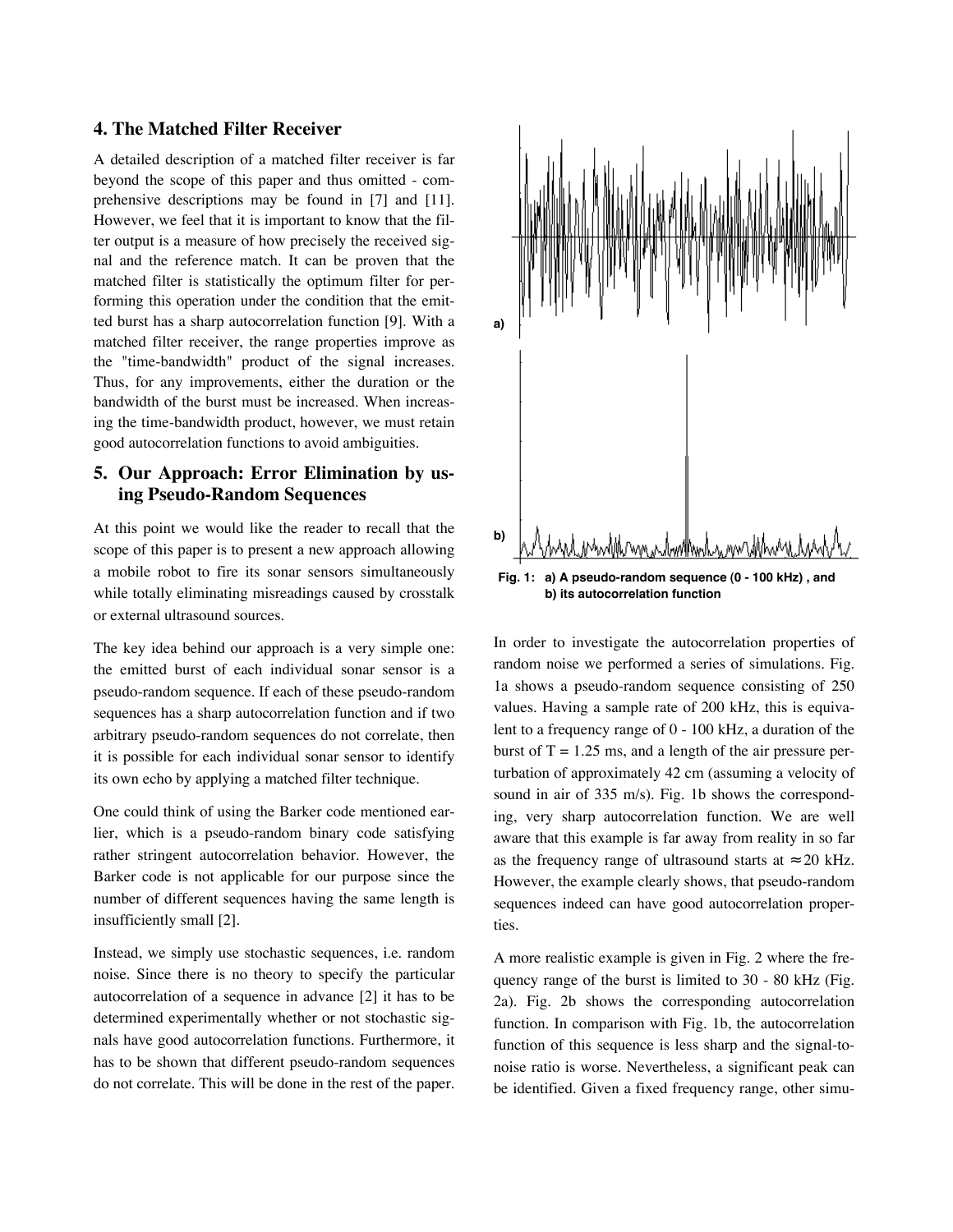



**Fig. 2: a) Pseudo-Random Sequence (30 - 80 kHz), and b) the corresponding autocorrelation function**



**Fig. 3: a) Another pseudo-random sequence (30 - 80 kHz), and b) its crosscorrelation with the sequence of Fig. 2a**

lations proved that the quality of the autocorrelation function improves if the duration of the burst is increased. To sum up, these results correspond with the fact mentioned above, that the range properties of a matched filter receiver improve as the time-bandwidth product of the signal increases.

Next, we will give an example showing that different pseudo-random sequences usually do not correlate. This example is one out of a series of simulation experiments having had all similar results. Figures 2a and 3a show two different pseudo-random sequences with a frequency range of 30 - 80 kHz and a sample rate of 200 kHz, respectively. The corresponding crosscorrelation function is shown in Fig. 3b. As can be seen easily, both signals do not correlate since there is no significant peak.

From these experiments we claim, that pseudo-random sequences having both, sufficient bandwidth and duration are well suited for error rejection in mobile robot sonar sensing provided that they are properly selected.

The objective of the following, simulated experiment is to demonstrate the advantages of our approach vs. conventional sonar sensor systems. These advantages are as follows:

- 1. Each sensor  $S_i$  is able to identify its own echo. Thus, erroneous range readings caused by crosstalk or external ultrasound sources are reliably rejected.
- 2. Each sensor  $S_i$  is able to identify the echos of all the other sensors. This property offers the possibility to easily perform triangulation in order to compensate for a sonar sensor's poor lateral resolution.
- 3. The fact, that the approach allows to fire all sonars simultaneously comes along with an enormous speedup.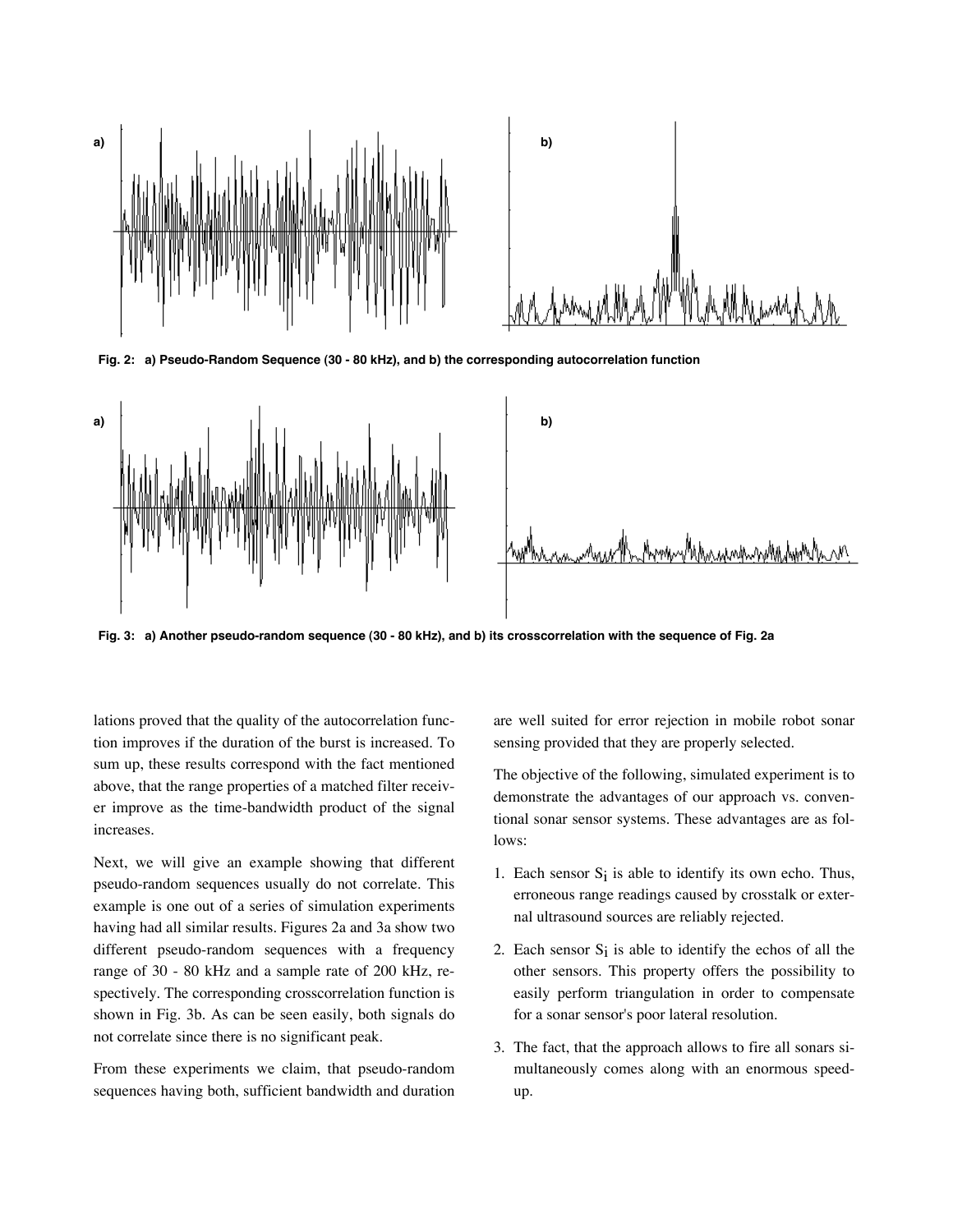

Fig. 4 shows the experimental setup in which four sonar sensors and two round objects are arranged as illustrated. It is assumed that the sensors fire simultaneously using individual pseudo-random sequences while both obstacles are detected by each sensor. The parameters are as follows: duration  $T = 2$  ms, frequency range 20 - 90 kHz, sample rate 200 kHz, 400 samples. From the perspective of sensor S1 this results in an echo, which is a superposition of all eight echos caused by both objects. Fig. 5 shows this superimposed echo, which has additionally been corrupted with noise. For this experiment it is assumed, that each sensor knows not only its own pseudorandom sequence but the pseudo-random sequences of all other sensors, too. Thus, an arbitrary sensor  $S_x$  is able to determine the round-trip distances *Sensor*  $S_i \rightarrow Object$  $O_k \rightarrow$  Sensor  $S_x$  with  $i \in \{1, ..., 4\}$ ,  $k \in \{1, 2\}$  by correlating the received echo with the individual pseudo-random sequences of the other sensors. Fig. 6a-d shows this from the perspective of sensor  $S_1$  using the echo of Fig. 5. Thus, triangulation can easily be performed.

Although our results are very promising, we need to answer the question of how many sensors may be fired simultaneously such that their individual returns can be reliably separated. This question arises from our expectation that the superposition of a multitude of echos finally provokes that an individual sonar sensor may not longer be able to identify its own echo. However, several tests simulating up to 24 simultaneously arriving echos from arbitrary pseudo-random sequences (assuming the configuration of Fig. 4) have shown that it is in principal possible to identify an individual echo. We expect that this problem is of a minor significance on a real mobile robot where the sonar sensors are normally arranged as a ring around the vehicle. Thus, it is very likely that incoming echos are a superposition of a subset of all bursts, only.



**Fig. 4: Experimental setup Fig. 5: Superimposed echo, arriving at sensor S1**

## **6. Future Work**

Currently we are trying to verify the results presented in this paper using real sonar sensors. In order to achieve this goal we are designing a specific sonar sensor hardware which supports both, the transmission of pseudorandom sequences and the sampling of the echos. Since a Fast Fourier Transformation is an essential prerequisite of any efficient matched filter implementation [3], we plan to utilize a DSP hardware for this purpose.

#### **7. Conclusions**

This paper has addressed the crosstalk-problem in mobile robot sonar sensing. A new method was introduced which totally eliminates frequent misreadings caused by crosstalk or external ultrasound sources by applying pseudorandom sequences and a matched filter technique. We want to point out clearly, that not all pseudo-random sequences have autocorrelation functions which are as good as the one shown in Fig. 2b. However, it is possible to a priori select pseudo-random sequences which are optimal in the sense that each one has a sharp autocorrelation function while two arbitrary pseudo-random sequences do not correlate, i.e. each sensor gets its fixed, individual pseudo-random sequence. Since the results presented here, which were obtained theoretically by performing appropriate simulations are indeed very promising, the authors expect to achieve an equivalent performance using real sensors. Compared to conventional TOF sonar sensing systems, the approach comes along with an increased hardware cost. However, the authors believe that this increased cost is justified against the background of achieving significantly better results.